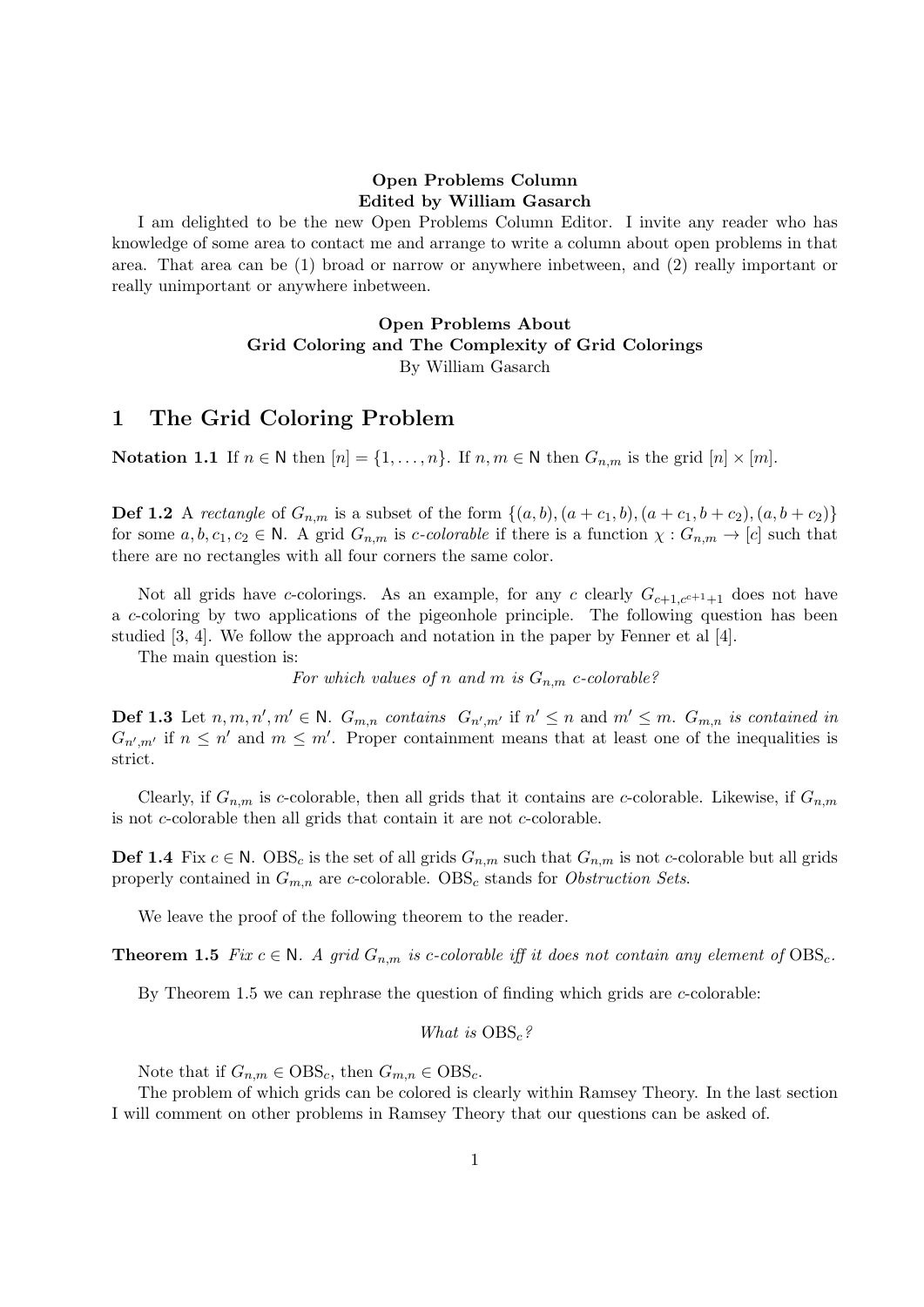## 2 Some Results about Grid Coloring

Fenner et al [4] has many general theorems that allow one to find some of the sets  $OBS_n$ .

The following theorem was proven just from the tools:

**Theorem 2.1** OBS<sub>2</sub> = { $G_{7,3}, G_{5,5}, G_{3,7}$  }.

The following theorem was proven mostly from the tools; however,  $(1)$  3-coloring of  $G_{10,10}$  was found with a computer program, and (2) the proof that  $G_{10,11}$  is not 3-colorable was a case analysis.

### Theorem 2.2

$$
OBS_3 = \{G_{19,4}, G_{16,5}, G_{13,7}, G_{11,10}, G_{10,11}, G_{7,13}, G_{5,16}, G_{4,19}\}.
$$

The following theorem was proven partially from the tools; however, (1) 4-colorings of  $G_{24,9}$ ,  $G_{22,10}, G_{21,12}, G_{17,17}, G_{18,18}$  were found by a computer program (see [4] for who did what), and (2) the proof that  $G_{19,17}$  is not 4-colorable was a case analysis.

### Theorem 2.3

$$
OBS_4 = \{G_{41,5}, G_{31,6}, G_{29,7}, G_{25,9}, G_{23,10}, G_{22,11}, G_{21,13}, G_{19,17}\} \cup \emptyset
$$

$$
\{G_{17,19}, G_{13,21}, G_{11,22}, G_{10,23}, G_{9,25}, G_{7,29}, G_{6,31}, G_{5,41}\}
$$

The 4-coloring of  $G_{17,17}$  was particularly difficult to find. So much so that on November 30, 2009 I posted the following challenge on Complexity Blog [5] which I paraphrase.

#### BEGIN PARAPHRASE

**The**  $17 \times 17$  challenge: The first person to email me a 4-coloring of  $G_{17,17}$  in LaTeX will win \$289.00.  $(289.00 \text{ is chosen since it is } 17^2.)$ 

#### END PARAPHRASE

Brian Hayes, the Mathematics columnist for Scientific American, publicized the challenge [10]. Initially there was a lot of activity on the problem. Some used SAT solvers, some used linear programming, and one person offered an exchange: buy me a \$5000 computer and I'll solve it. Finally in 2012 Bernd Steinbach and Christian Posthoff [11, 7] solved the problem. They used a rather clever algorithm with a SAT solver. They believed that the solution was close to the limits of their techniques. They also gave me a coloring of  $G_{18,18}$  gratis.

Though this particular instance of the problem was solved, the problem of grid coloring in general seems to be difficult. We come back to this point in Section 4.

# 3 Open Problems on Grid Coloring

- 1. Refine the tools so that the case by case analysis and the grid colorings found by computer search can be be corollaries
- 2. We know that  $2\sqrt{c}(1-o(1)) \leq |\text{OBS}_c| \leq 2c^2$ . Bring these bounds closer together.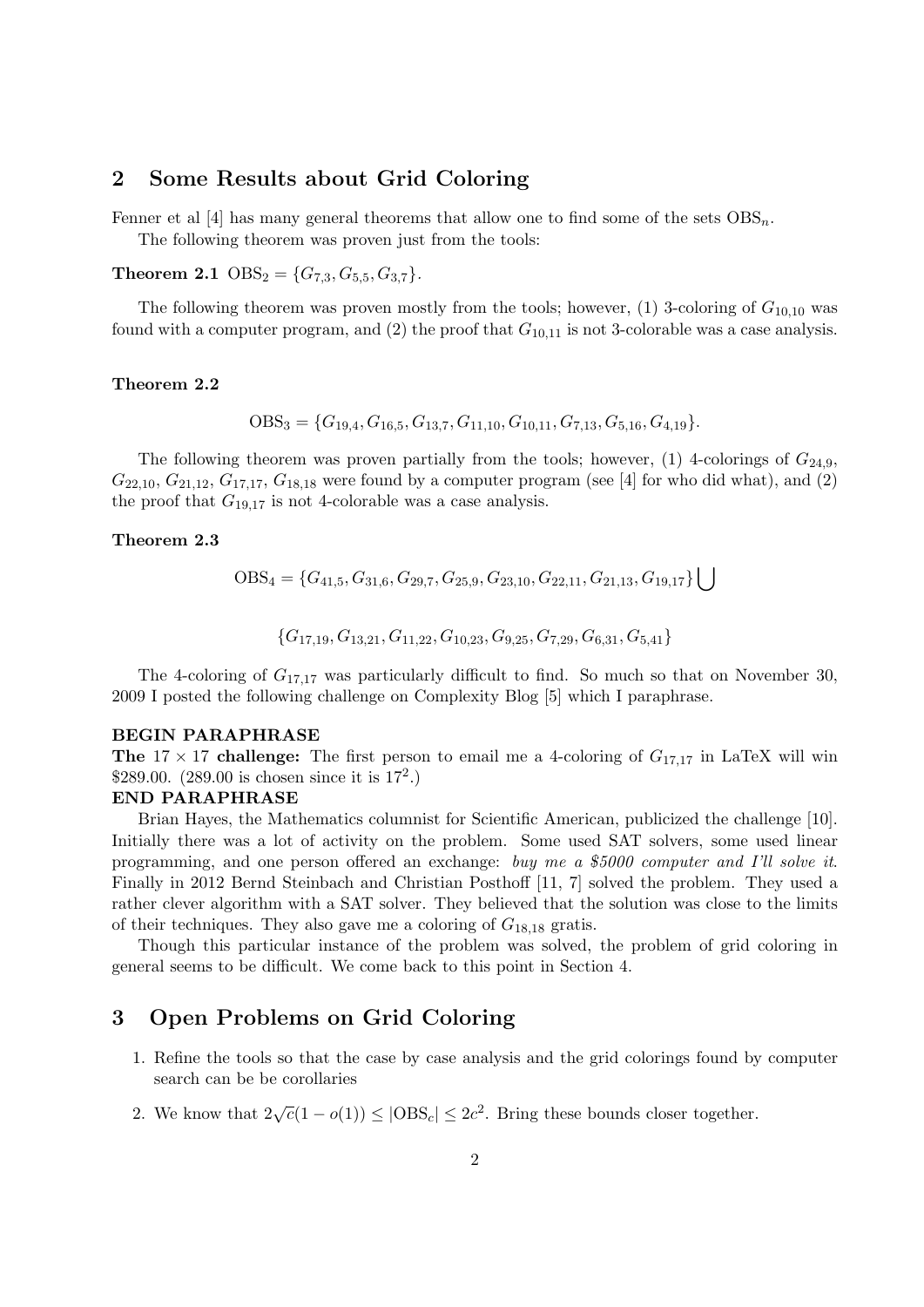- 3. All of the results of the form  $G_{n,m}$  is not c-colorable have the same type of proof: show that there is no rectangle free subset of  $G_{n,m}$  of size  $[ab/c]$ . Either
	- show that if a grid  $G_{n,m}$  has a rectangle free set of size  $\lceil nm/c \rceil$  then it is c-colorable, or
	- develop some other technique to show grids are not c-colorable.
- 4. Find  $OBS_5$  and beyond!

# 4 The Complexity of Grid Colorings

Why was finding a 4-coloring of  $G_{18,18}$  so hard? Can we formalize this question?

Consider this set:

 $A = \{(1^n, 1^m, 1^c) : G_{n,m} \text{ is } c\text{-colorable }\}.$ 

Clearly  $A \in \text{NP}$ ; however, it is unlikely to be NP-complete since A is sparse (its known that if a sparse set is NP-complete then  $P = NP$ ). We will now do a standard work-around: we define a different set. We also caution that we are straying from our original problem which is one of the points of this column.

I once again offered a challenge through complexity blog but this time with no cash award. We paraphrase the post [6].

### BEGIN PARAPHRASE

Def 4.1 Let  $c, n, m \in \mathbb{N}$ .

- 1. A mapping  $\chi$  of  $G_{N,M}$  to [c] is a *c-coloring* if there are no monochromatic rectangles.
- 2. A partial mapping  $\chi$  of  $G_{n,m}$  to [c] is extendable to a c-coloring if there is an extension of  $\chi$ to a total mapping which is a c-coloring of  $G_{N,M}$ . We will use the term *extendable* if the c is understood.

Def 4.2 Let

 $GCE = \{(n, m, c, \chi) | \chi \text{ is extendable}\}.$ 

GCE stands for Grid Coloring Extension.

CHALLENGE: Prove that GCE is NP-complete and fame and fortune will be yours! Well, maybe not fortune. Well, maybe not fame either.

#### END PARAPHRASE

Brian Lawler proved it was NP-complete, Daniel Apon and myself added to the result, and we have a paper [1].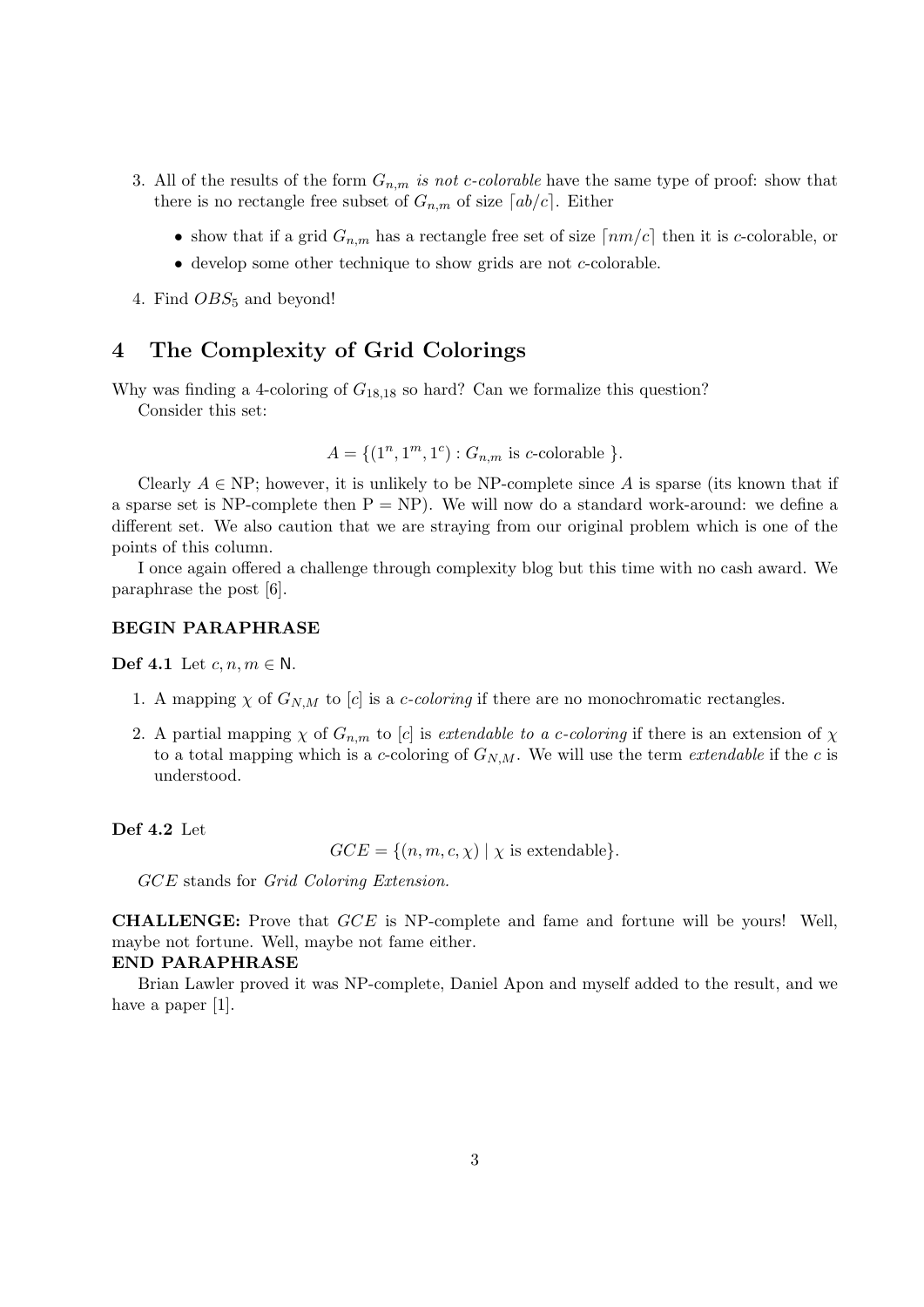# 5 Open Problems in the Complexity of Grid Colorings

The result GCE is NP-complete seems to have wandered off from our original goal. Determining if a a given coloring can be extended is hard; however, it may be possible that in the once case we care about, starting with the empty coloring, the problem is easy.

The first open problem is to determine the complexity of

$$
A = \{(1^n, 1^m, 1^c) : G_{n,m} \text{ is } c\text{-colorable}\}.
$$

We suspect that A is hard but do not even know how to state it. A is in NP but is likely not NP-complete since its a sparse set.

The second open problem is to determine the complexity of

$$
B = \{(1^n, 1^c) : G_{n,n} \text{ is } c\text{-colorable}\}.
$$

For this one we have no opinion- it may actually be easy. Speculation on why B might be in P.

It is possible that some nice mathematics will yield a characterization of when  $G_{n,n}$  is c-colorable. In fact the following are known [4].

- If c is a prime power then  $G_{c^2,c^2+c}$  is c-colorable.
- For all  $c, G_{c^2,c^2+c+1}$  is not c-colorable.
- Hence, for c a prime power, (a) if  $x \leq c^2$  then  $(1^x, 1^c) \in B$ , but (b) if  $x \geq c^2 + c + 1$  then  $(1^x, 1^c) \notin B$ . Hence there are not that many hard cases. One can imagine the gap being closed and extended to all c.

Speculation on why B might not be in P.

Recall that what started us thinking about the complexity of grid coloring was that showing  $G_{17,17}$  is 4-colorable was so hard. We currently have some high school students looking at 5-coloring and again the square case seems hard.

The third open problem is more of an open ended question. Recall earlier when I said We suspect that A is hard but do not even know how to state it. This is really the issue. We need a complexity theory of sparse sets aimed at problems like  $A$  and  $B$  above. And if we do, will the problems above be shown hard?

# 6 Other Problems in Ramsey Theory

#### The following is known:

For all c there is a number  $n = n(c)$  such that, for all c-colorings of  $G_{n,n}$  there is a monochromatic square.

This theorem leads to open problems similar to the ones above. There is one difference.

• For colorings that avoid mono rectangles we know reasonable bounds. For example any ccoloring of  $G_{c^2+c+1,c^2}$  has a mono rectangle. Hence the function, given c, return the least n such that  $G_{n,n}$  is not c-colorable (avoiding mono rectangles), has output around  $O(c^2)$ . If its hard to compute it won't be because the output is too long.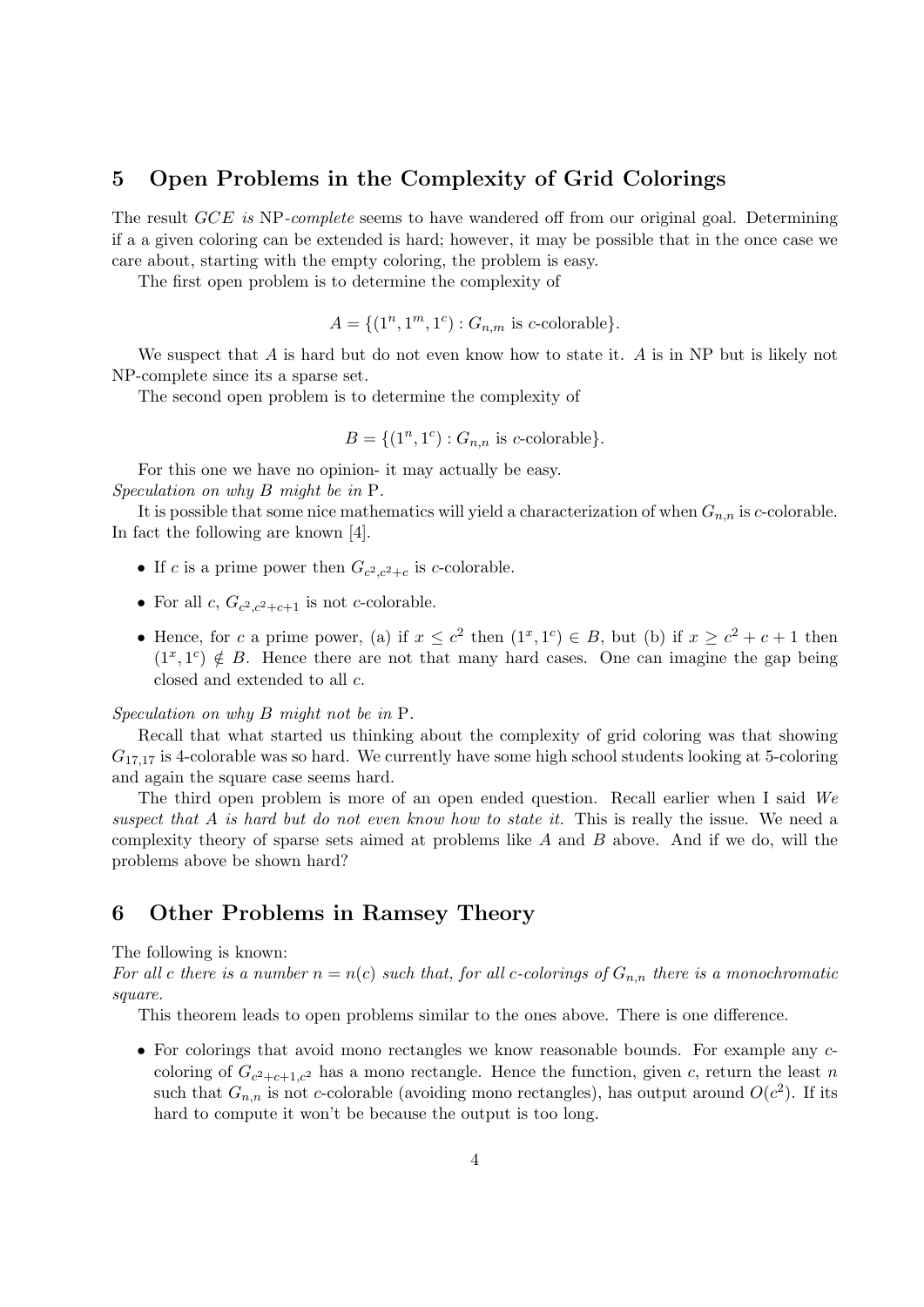• For colorings that avoid mono squares the best known upper bounds are enormous (the bound  $2^{2^{2^{2^{c}}}}$  can be derived from [9]) but the reality might be much smaller. It is known that  $G(2) = 15$  [2] but nothing else is known. None of the obstruction sets are known. The function, given c, return the least n such that  $G_{n,n}$  is not c-colorable (avoiding mono squares), might have an enormous output. If its hard to compute it may be because the output is too long. Hence we would need to use a complexity theory based on the size of the input and the output.

More generally, many problems in Ramsey theory use bounds that are, to quote Graham, Rothchild, and Spencer [8] EEEEEEEEEEEEENORMOUS!!!! Our grid coloring problem avoids that issue. The Ramsey Numbers themselves are not quite so bad- for c colors they are roughly  $c^{\log c}$ .

## References

- [1] D. Apon, W. Gasarch, and K. Lawler. An NP-complete problem in grid coloring, 2012. http://arxiv.org/abs/1205.3813.
- [2] R. Bacher and S. Eliahou. Extremal binary matrices without constant 2-squares. Journal of Combinatorics, 1(1):77–100, 2011. http://dx.doi.org/10.4310/JOC.2010.v1.n1.a6.
- [3] A. Collins, A. Riasanovsky, J. Wallace, and S. Radziszowski. Zarankiewicz numbers and bipartite Ramsey numbers, 2016. https://www.cs.rit.edu/~spr/PUBL/crwr16.pdf.
- [4] S. Fenner, W. Gasarch, C. Glover, and S. Purewal. Rectangle free colorings of grids, 2012. http://arxiv.org/abs/1005.3750.
- [5] W. Gasarch. The  $17\times17$  challenge. Worth \$289.00. This is not a joke, 2009. http://blog. computationalcomplexity.org/2009/11/17x17-challenge-worth-28900-this-is-not. html.
- [6] W. Gasarch. A possible NP-intermediary problem. http://blog.computationalcomplexity. org/2010/04/possible-np-intermediary-problem.html, 2010.
- [7] W. Gasarch. The  $17\times17$  SOLVED! (also  $18\times18$ http://blog.computationalcomplexity. org/2012/02/17x17-problem-solved-also-18x18.html, 2012.
- [8] R. Graham, B. Rothschild, and J. Spencer. Ramsey Theory. Wiley, New York, 1990.
- [9] R. Graham and J. Solymosi. Monochromatic equilateral right triangles on the integer grid. Topics in Discrete Mathematics, Algorithms and Combinatorics, 26, 2006. www.math.ucsd.edu/ ~/ron/06\\_03\\_righttriangles.pdf or www.cs.umd.edu/~/vdw/graham-solymosi.pdf.
- [10] B. Hayes. The 17×17 challenge, 2009. http://bit-player.org/2009/ the-17x17-challenge.
- [11] B. Steinbach and C. Posthoff. Extremely complex 4-colored rectangle-free grids: Solution of an open multiple-valued problem. In Proceedings of the Forty-Second IEEE International